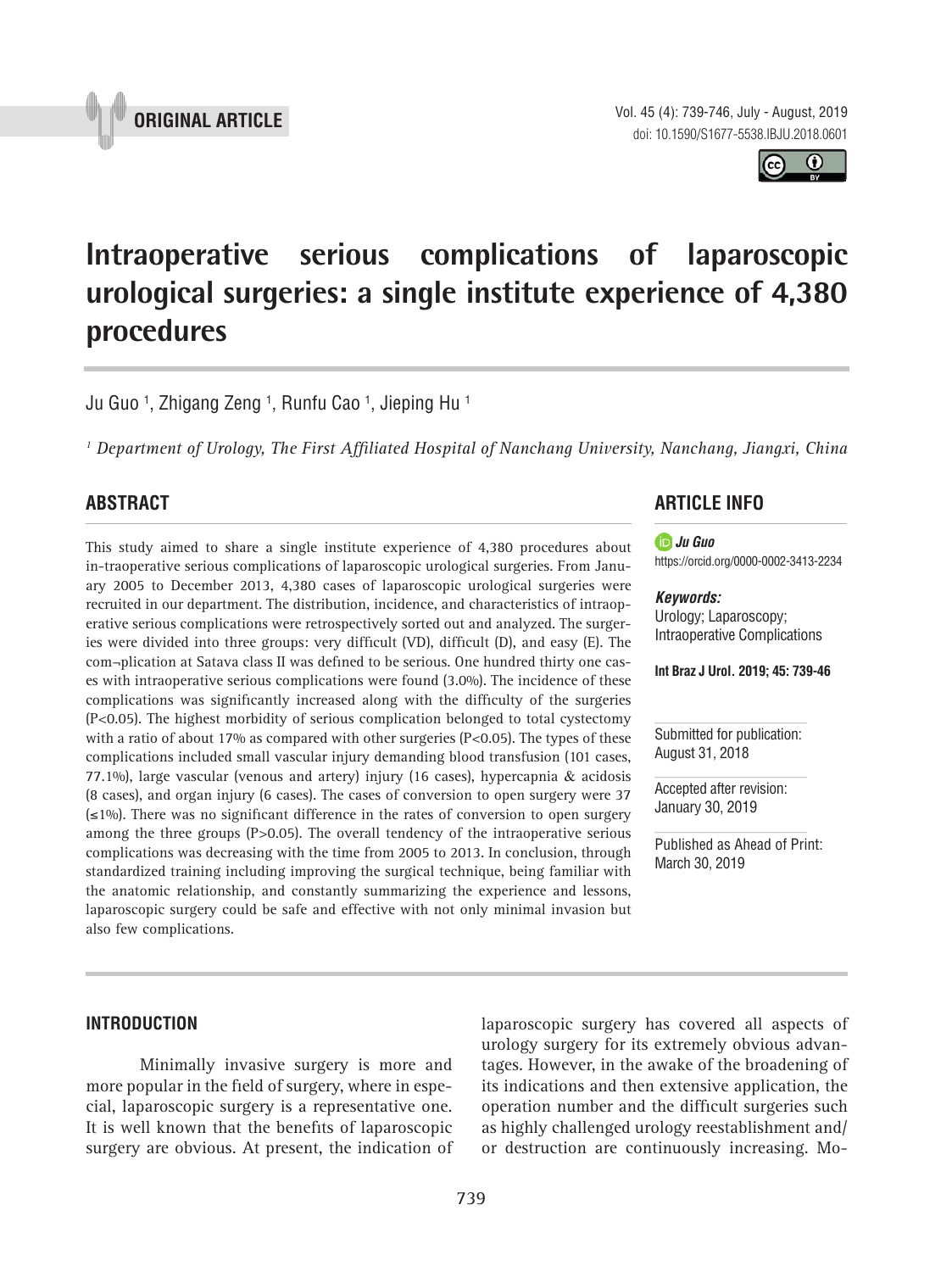reover, the spatial horizon is always limited during the operation. Thus the occurrence of some intraoperative complications with varying degrees may be inevitable. Generally, slight complications such as peritoneal injury and pneumoderm will not cause grave consequences. However, as for some serious complications including the hemorrhage of major abdominal vessels and organ injury, if treated improperly, patients may die (1).

A meta-analysis focusing on the carcinoma of urinary bladder treatment by peritoneoscopy and radical cystectomy suggested that laparoscopic surgery with less complication would give rise to smaller positive rate of incisal edge and faster postoperative recovery (2). Therefore, the full understanding of the occurrence characteristics and treatment methods of intraoperative complications will promote the avoidance of the complications as far as possible and enhance the success rate and effectiveness of the operation in the future. However, it is yet not well disclosed up to now. In this study, we analyzed the intraoperative serious complications of 4380 cases of laparoscopic urological surgeries. These cases were completed in our hospital from Jan 2005 to Dec 2013. The intraoperative serious complications were defined by Satava hierarchy system and altogether, 131 cases of these complications were reported.

# **MATERIALS AND METHODS**

#### **Clinical information**

From Jan 2005 to Dec 2013, 4380 cases of laparoscopic urological surgeries were recruited in our department. The study protocol was reviewed and approved by the Institutional Ethics Committee, the First Affiliated Hospital of Nanchang University, China. All patients had signed written informed consent forms. The operative types and intraoperative serious complications were retrospectively sorted out and analyzed.

According to European scoring system (ESS) (1), the laparoscopic urological surgeries were divided into three groups: very difficult (VD), difficult (D), and easy (E), based on the complexity of the surgery. Thereinto, the group VD included total cystectomy, radical prostatectomy, and partial nephrectomy; the group D was composed of radical resection of renal carcinoma, adrenal tumorectomy, ligation of renal lymphatic vessel, simple nephrectomy, dismembered pyeloplasty, and radical resection of renal pelvic carcinoma; renal cyst decortication was incorporated into the group E. Some other unusual or ambiguously diagnosed surgeries with great variations and varied difficulty such as ureterolysis of retroperitoneal fibrosis and laparoscopic exploration were incorporated into one of the above groups as other surgeries based on the finally defined difficulty. The intraoperative complications were defined on the basis of Satava hierarchy system (3): the fault without harmful consequence or negligible fault was evaluated as class I and the fault that was immediately identified and corrected was assessed as class II. Meanwhile, with reference of Inoue et al.'s definition (4), Satava class II was defined as serious complication.

# **Statistical analysis**

All data were analyzed by using a SPSS 17.0 software (SPSS, Chicago, IL, USA). Difference was justified to be significant at  $P < 0.05$ .

# **RESULTS**

#### **General information**

The general information of the total 4380 cases and the 131 cases with intraoperative serious complications are shown in Table-1. Effective measures were adopted during the operation, so no adverse effects were found during the perioperative period. We found the incidence of intraoperative serious complications was approximately 3%. Most cases that received laparoscopic urological surgeries were male and the proportion was nearly 2/3. However, the difference in incidence of intraoperative serious complications between genders decreased. As compared with the total cases, the average age of patients with intraoperative serious complications was obviously older. Although the average total length of stay between the total cases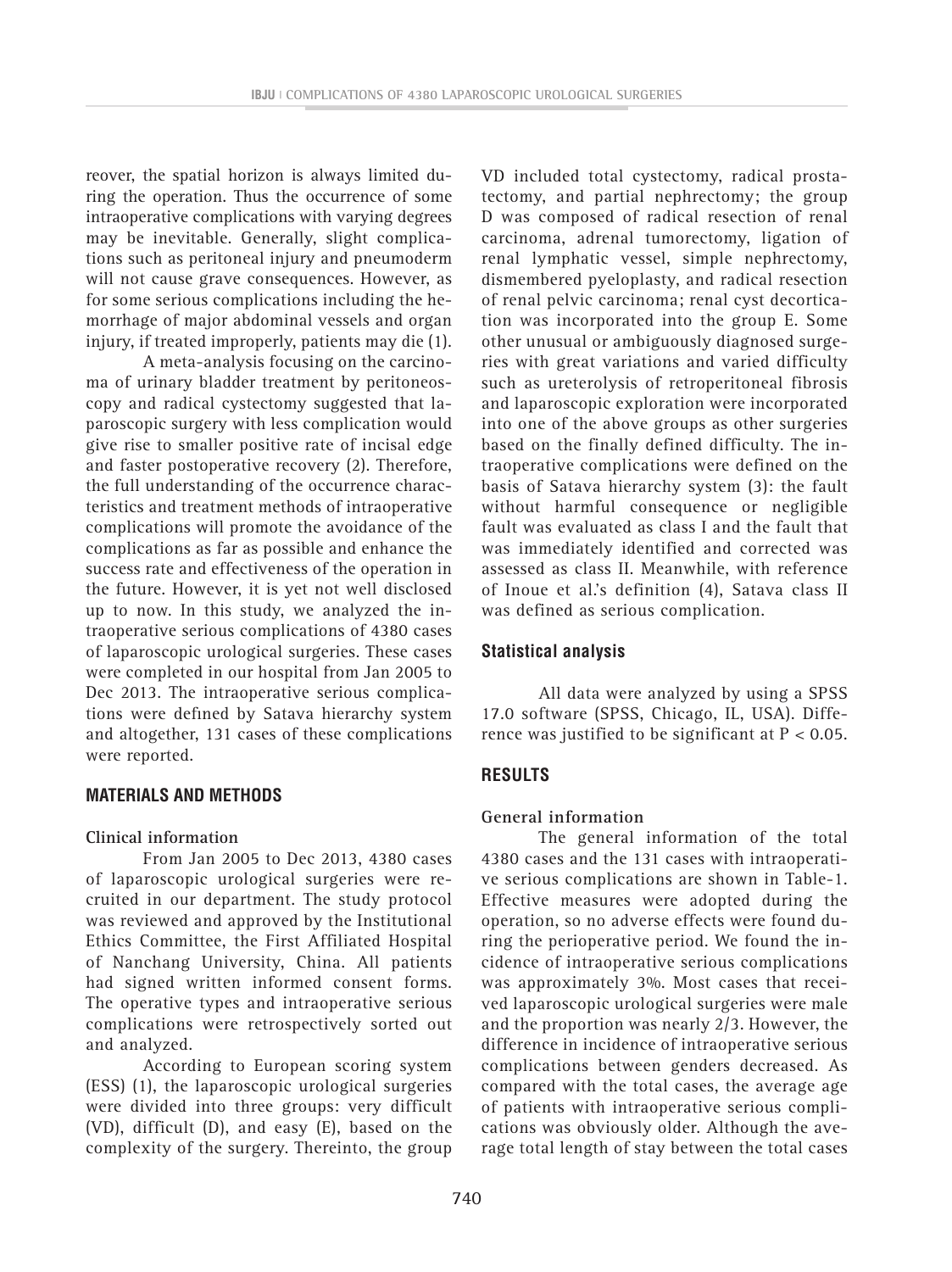|                                     | Total cases                      | Cases of intraoperative<br>complications |  |
|-------------------------------------|----------------------------------|------------------------------------------|--|
| Number                              | 4.380                            | 131 $(3.0\%)$ <sup>a</sup>               |  |
|                                     | Male 2801 (63.9%) <sup>a</sup>   | Male 95 (3.4%) b                         |  |
| Gender                              | Female 1579 (36.1%) <sup>a</sup> | Female 36 (2.3%) <sup>b</sup>            |  |
| Age                                 | 9-88 (Average 49.7)              | 18-82 (Average 57.2)                     |  |
| Total length of stay (days)         | 4-85 (Average 15.2)              | 7-85 (Average 14.7)                      |  |
| Postoperative length of stay (days) | 1-75 (Average 6.4)               | 4-75 (Average 10.3).                     |  |
| Intraoperative bleeding (mL)        | 2-3000 (Average 61)              | 50-3000 (Average 653)                    |  |
| Operative duration (min)            | 7-840 (Average 74)               | 70-840 (Average 291)                     |  |

|  |  |  |  |  |  |  |  |  | Table 1 - General information of the total cases and 131 cases with intraoperative serious complications. |
|--|--|--|--|--|--|--|--|--|-----------------------------------------------------------------------------------------------------------|
|--|--|--|--|--|--|--|--|--|-----------------------------------------------------------------------------------------------------------|

**<sup>a</sup>** Values in the bracket represented the ratio to the total cases. **<sup>b</sup>** Values in the bracket represented the ratio to the corresponding total cases of male or female.

and the cases with intraoperative complications was similar, the average postoperative length of stay in the cases of intraoperative serious complications was remarkably increased by about 4 days. As was expected, both the intraoperative bleeding volume and operative duration were obviously elevated when the intraoperative serious complications occurred.

**Intraoperative serious complications among various groups**

The incidence of intraoperative serious complications in the E, D, and VD groups are demonstrated in Figure-1. We revealed that the difficult surgery rather than the easy and very difficult ones was most common. The incidence of intraoperative serious complications was significantly increased along with the difficulty of the surgeries, which was analyzed by chi- -square test  $(P < 0.05)$ .

# **Intraoperative serious complications among diverse surgical procedures**

The intraoperative serious complications among diverse surgical procedures are demonstrated in Table-2. The highest morbidity of serious complication belonged to total cystectomy with a ratio of about 17% as compared with other surgeries ( $P < 0.05$ ). In the next place, radical resection of renal pelvic carcinoma and radical prostatectomy suffered relatively high ratio of serious complications (5-10%).

**Figure 1 - The number of intraoperative serious complications in the easy (E), difficult (D), and very difficult (VD) groups. The percent on the right column was the cases ratio of intraoperative serious complications to all surgeries.**



The types of these complications are shown in Figure-2. There were small vascular injury, hypercapnia & acidosis, large vascular (venous and artery) injury, and organ injury. The overwhelming majority of complications were small vascular injuries demanding blood transfusion with a percentage of 77.1%. Venous injuries including postcava injury (6 cases), renal vein injury (3 ca-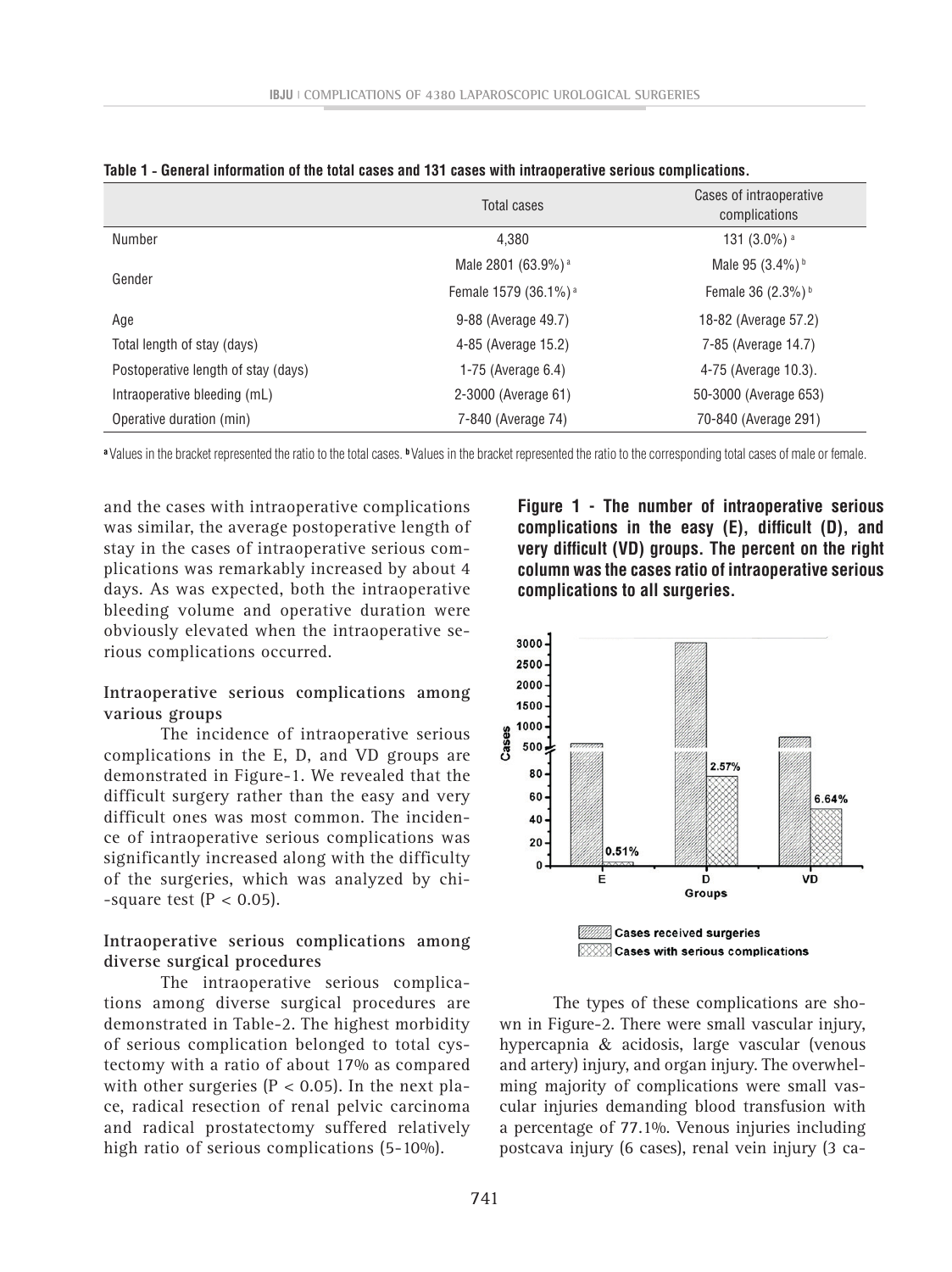| Groups       | Surgical procedures                         | Total<br>cases | Cases of conversion to<br>open surgery | Intraoperative serious<br>complications |
|--------------|---------------------------------------------|----------------|----------------------------------------|-----------------------------------------|
|              | Total cystectomy                            | 154            | 2                                      | 26 (16.9%)*                             |
| <b>VD</b>    | Radical prostatectomy                       | 232            | 0                                      | 14 $(6.0\%)$                            |
|              | Partial nephrectomy                         | 280            | 4                                      | $8(2.9\%)$                              |
|              | Other surgery                               | 87             |                                        | $2(2.3\%)$                              |
|              | Radical resection of renal pelvic carcinoma | 152            | 3                                      | 15 (9.9%)                               |
|              | Radical resection of renal carcinoma        | 606            | 10                                     | 24 (4.0%)                               |
|              | Dismembered pyeloplasty                     | 228            | 0                                      | 0                                       |
|              | Adrenal tumorectomy                         | 713            | 9                                      | 21 (2.9%)                               |
| D            | Ligation of renal lymphatic vessel          | 368            | 2                                      | $8(2.2\%)$                              |
|              | Simple nephrectomy                          | 340            | 4                                      | $6(1.8\%)$                              |
|              | Ureterolithotomy                            | 305            |                                        | $3(1.0\%)$                              |
|              | Spermatic vein ligation                     | 170            |                                        | 0                                       |
|              | Other surgery                               | 152            | 0                                      | $1(0.7\%)$                              |
| E            | Renal cyst decortication                    | 518            |                                        | $3(0.6\%)$                              |
|              | Other surgery                               | 75             | 0                                      | 0                                       |
| <b>Total</b> |                                             | 4,380          | 37 (0.8%)                              | 131 (3.0%)                              |

| Table 2 - The intraoperative serious complications among diverse surgical procedures. |  |  |  |
|---------------------------------------------------------------------------------------|--|--|--|
|                                                                                       |  |  |  |

Values in the bracket represented the ratio to the cases of corresponding surgical procedures. European scoring system (ESS):  $VD =$  very difficult;  $D =$  difficult;  $E =$  easy;  $*$  P < 0.05 vs. other surgeries by chi-square test.

ses), and external iliac vein injury (3 cases) were found. The artery injuries were comprised of 1 case of aorta abdominalis injury, 2 cases of renal artery, and 1 case of external iliac artery injury. Organ injuries included 1 case of spleen injury, 3 cases of pleural injury, and 2 cases of mild rectal injury. The last 8 cases of complications were hypercapnia & acidosis.

## **Intraoperative conversion to open surgery among various groups**

As shown in Table-2, the cases of conversion to open surgery were 37 and its percentage was less than 1%. Among them, 22 cases resulted from the complications and the other 15 cases were related to surgical difficulty. The intraoperative conversion to open surgery among VD, D, and E groups are summed in Table-3. By statistical analysis, there was no significant difference in the occurrence rates of the intraoperative conversion to open surgery among the VD, D, and E groups (P>0.05).

**Intraoperative serious complications by the year**

Rates of intraoperative serious complications and cases of laparoscopic urological surgeries by the year are depicted in the Figure-3. We could observe that the cases of laparoscopic urological surgeries gradually increased with the time, but the overall tendency of the intraoperative serious complications

#### **Figure 2 - The types of the intraoperative serious complications.**

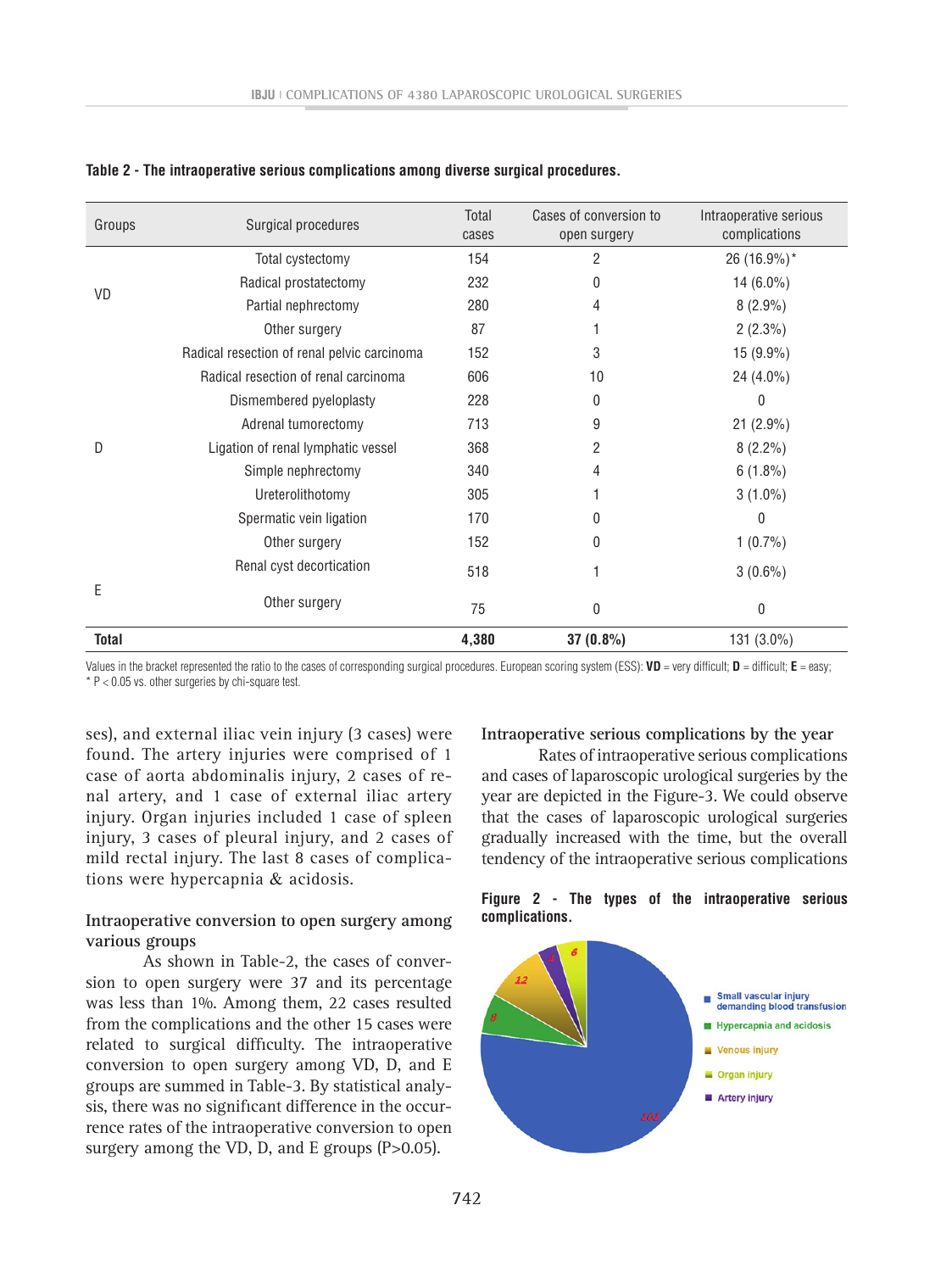|                                     | Group VD | Group D | Group E |
|-------------------------------------|----------|---------|---------|
| <b>Total cases</b>                  | 753      | 3034    | 593     |
| Cases of conversion to open surgery |          | 29      |         |
| Occurrence rate                     | $0.9\%$  | 1.0%    | 0.2%    |

**Table 3 - The sum of the intraoperative conversion to open surgery among VD, D, and E groups.**

European scoring system (ESS): **VD** = very difficult; **D** = difficult; **E** = easy. The difference in the occurrence rates of the intraoperative conversion to open surgery among the VD, D, and E groups was not significant ( $P > 0.05$ ).

#### **Figure 3 - The intraoperative serious complications and total cases by the year from 2005-2013.**



decreased with the time. The occurrence rate of the intraoperative serious complications was smallest in 2013 (1.3%). However, relatively large rates of the intraoperative serious complications over 4.5% were found in 2008 and 2009.

## **DISCUSSION**

It is obvious that the incidence of the complications is elevated along with the difficulty increase of the laparoscopic surgery. According to ESS (1), the laparoscopic surgeries are divided into VD, D, and E groups based on the complexity of the surgery. Our results suggested that the VD group including total cystectomy and radical prostatectomy exhibited the highest incidence of intraoperative serious complications, which was followed by the D and subsequent E group. Their incidence during total cystectomy was apparently higher than other surgeries. The procedures of urology reestablishment and/or destruction with high challenge were complicated. Furthermore, the complicate anatomy and great operative difficulty were bound to high incidence of operative serious complications.

Plenty of small vascular injuries demanding blood transfusion were found. In the early stage, the unfamiliarity with anatomy and operation caused blood oozing of the wound, or the conversion to open surgery, and needed blood transfusion. After the surgical technique was matured, these complications were mainly originated from the surgical adhesion, the abundance of tumor surface vessels, and the main position of difficult surgery.

During the laparoscopic renal and adrenal surgeries in the D group, postcava injury was the most common vascular injury. In this study, 6 cases of postcava injury were originated from radical nephrectomy and ligation of renal lymphatic vessel. These vascular wall avulsions of postcava mainly resulted from the operation mistakes and all the avulsions were located in the junction of renal veins and postcava.

Pelvic lymphadenectomy in the total cystectomy or radical prostatectomy easily damage iliac vessels and abdominal vessels (5). In this study, there were three cases of external iliac vein injury which all occurred during total cystectomy. In one of these three cases, when dissociating the bladder inferior wall, we damaged the external iliac vein accidentally due to the tight adhesion of the bladder with surrounding tissues. Consequently, we enhanced the pneumoperitoneum pressure and sutured the crevasse under a laparoscope. The bleeding volume was about 1000mL during this process. The other two cases of serious complications occurred during abdominal lymphadenectomy. Owing to the tight adhesion of the lymph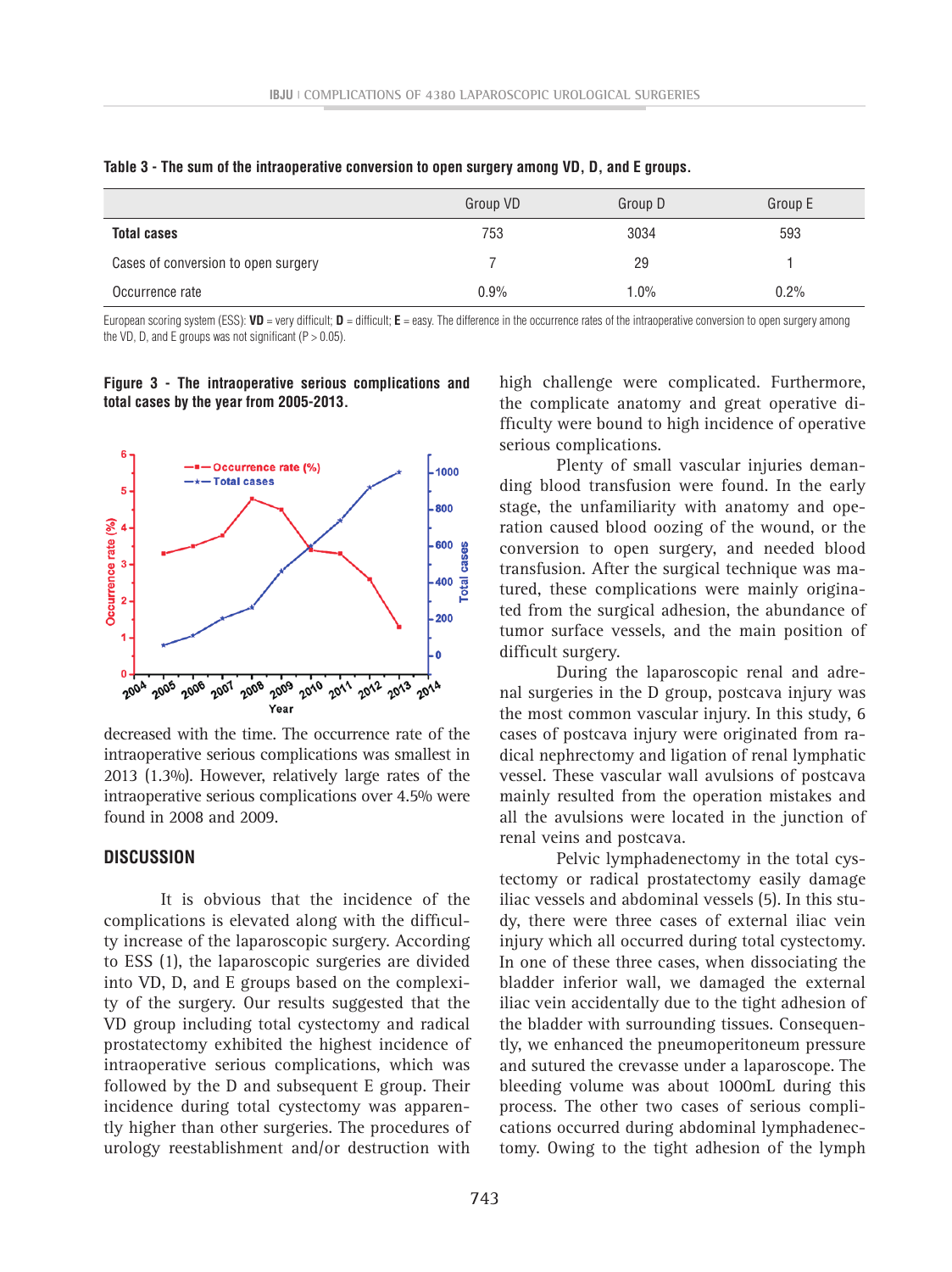nodes with external iliac vein, the external iliac vein was carelessly lancinate when we dissociated the lymph nodes. One was urgently converted to open surgery and the other one was sutured under a laparoscope. There were diverse reasons for the large vascular injury during the laparoscopic surgery (6): Firstly, the laparoscopic anatomy was lack of understanding; secondly, overexertion or misoperation might induce unforeseen circumstances; thirdly, anatomic variation or local dysplasia might be the disadvantage as well; last, surgical adhesion would increase the operative difficulty. The laparoscopic treatments of large vascular injury were recommended as follows: Hemostasis by clamping or pressing, appropriate dissociation of perivascular tissues to occlude blood vessels, suture like number 8 with 4-0 atraumatic suture, and clamping of blood vessels by using vascular clamp. However, the most important issue was to prevent large vascular injury. The surgeons were required to be very familiar with local anatomy. The location of the main vessels must be well understood. Preoperative computed tomography angiography should be performed to understand individual vascular differences. The dissociation should be moved gently along the running direction of the vessels as far as possible.

If the definite hemorrhage of large blood vessels and inability to form a visible environment or to create an operating environment were found, patients should be converted to open surgery. If excessive bleeding was from the tumor vessels, or vessels at unclear location and the bleeding could not be effectively stopped in a short time, patients should be converted to open surgery as well.

Rectal injury was the most serious intraoperative complication in the radical prostatectomy (6). History of prostate surgery, abdominal surgery, perineal operation, radiotherapy, or castration would augment the surgical difficulty and the subsequent occurrence of complications (7). Here, two cases of rectal injury were found in the 232 cases of radical prostatectomy (0.9%). Guillonneau et al. retrospectively analyzed 1000 cases of laparoscopic radical prostatectomy and altogether 13 cases of rectal injury took place (1.3%) (8). Guillonneau thought that rectal injury was likely to take place in two procedures. First, when operators dissociated the plane between Denonvillier's fascia on the prostate apex and the rectum, it might happen by reason of the near location of Denonvillier's fascia to the rectum, small dissociation gap, and especially the existence of tumor infiltration or preexistent envelope perforation of transurethral resection of the prostate. Besides, when the Denonvillier's fascia was incised, the rectum might be injured on account of the excessive adjacency of the incision to the rectum and the distant location of the incision to pars basilaris of seminal vesicle behind the prostate. The dissociation at right anatomical level played a crucial role in the prevention of rectal injury. When dissociating the Denonvillier's fascia, surgeons should use the gap of fat layer in front of the rectum as marks. Sharp dissection is recommended to reduce the risk of rectal injury. Intraoperative electric injury which would produce postponent intestinal fistula was often neglected. The overuse of BiClamp to stop the bleeding of the rectal antetheca should be avoided. Before operation, bowel preparation should be improved and during operation, special attention should be paid to whether there is rectal injury after the separation of the prostate and rectum.

Spleen injury is occasionally reported in renal and adrenal surgeries and its incidence rate is about 0-2.5%. Tractive operations of the upper pole of left kidney and left adrenal surgeries easily can damage the spleen and the dissociation of the upper pole of left kidney damages splenic vein easily (9). Mostly, the pleural injury is secondary to diaphragmatic injury. It is common in surgeries with high operation plane such as adrenal and upper pole of kidney operations (10). After pleura rupture, carbon dioxide rapidly enters into thoracic cavity, leading to pneumothorax. Here, two cases of pleural injury occurred during radical nephrectomy and renal cyst decortication. During operation, the fascia around the upper pole of kidney was tightly adhesive to the fat and it was difficult to perform dissociation. The pleura was ruptured when forcibly dissociated.

In comparison with open surgery, the specific complications of laparoscopic surgery include hypercapnia, acidosis, and the damage induced by puncture cannula. After pneumoperitoneum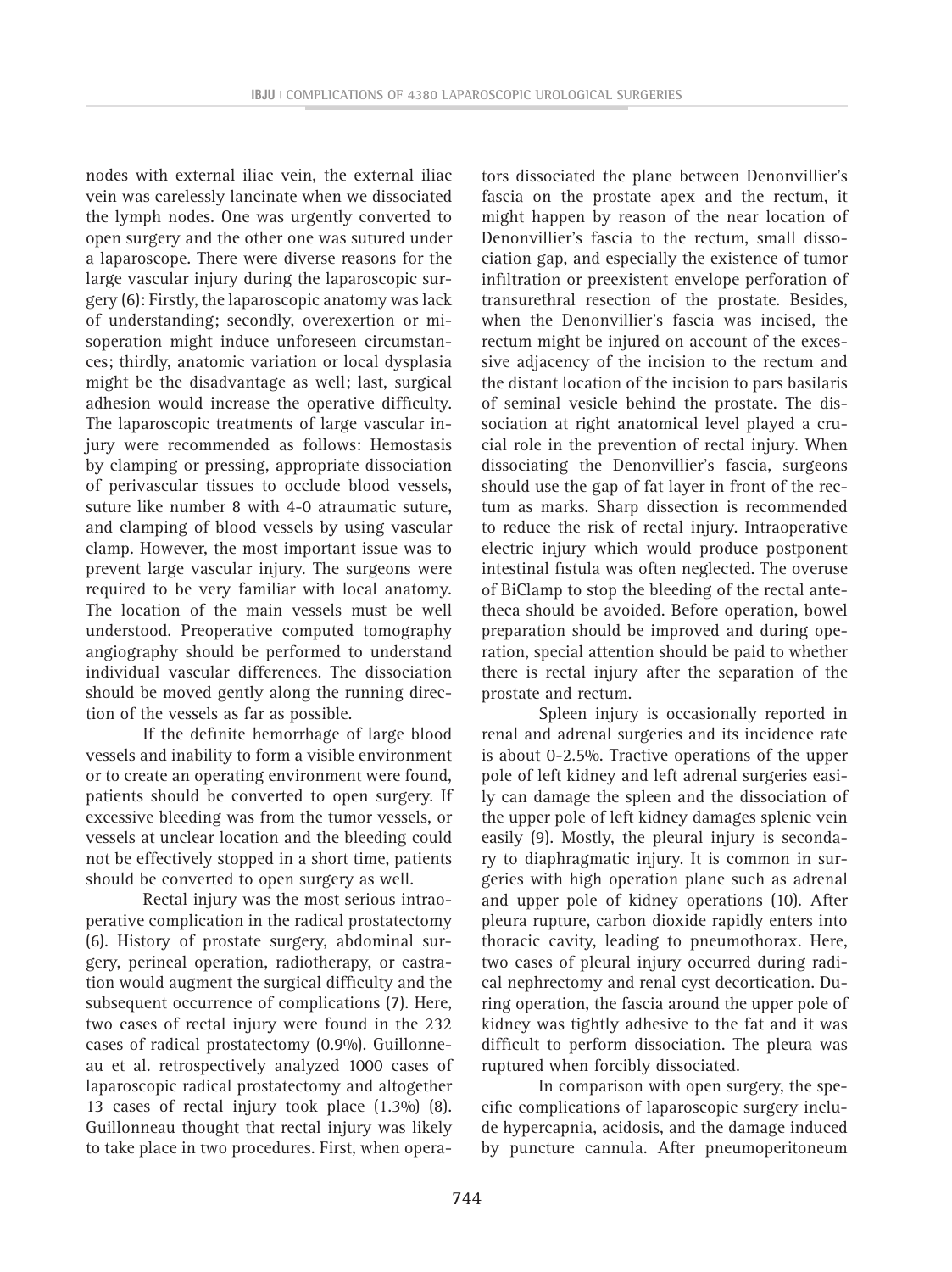establishment, carbon dioxide enters the bodies and patients may suffer hypercapnia and various degrees of acidosis (11). In this study, there were 8 cases of hypercapnia and acidosis which were mostly due to age of patients, long operative time, and hemorrhage during operation. Once severe hypercapnia occurred, surgical procedures should be suspended immediately. Turn off pneumoperitoneum tube and extract intra-peritoneal gas completely by using an aspirator. Furthermore, the operator should enjoin an anesthetist to increase tidal volume. Hypercapnia should be corrected. The surgery could go on until the recovery of some indexes such as oxyhemoglobin saturation of the peripheral blood and carbon dioxide pressure; moreover, low abdominal pressure should be maintained and the surgery should be finished as soon as possible (12). Cannula insertion is indispensable to laparoscopic surgery and it is also the first step of the surgery. Serious complications related to the cannula insertion stage are reported sometimes. The cannula shall be inserted by direct incision as far as possible. First cannula is inserted directly through the incision and other cannulas are inserted under direct vision, which can effectively reduce this kind of complications.

Here, the incidence of intraoperative serious complications reached peak value in 2008, which was associated with the extensive development of a large number of highly difficult laparoscopic surgeries including total cystectomy and the operator change of laparoscopic surgeries from a few experts to a lot of fresh professionals in our department since 2007. Hereafter, the incidence of intraoperative serious complications declined year by year, which was connected with the accumulation and proficiency of the operation and conformed to the learning curve and regularity of laparoscopic surgeries.

Although there are still a variety of unpredictable complications in retroperitoneal laparoscopic surgery, the operation time and complication rate will be certainly and greatly reduced with the continuous improvement of surgical technique. The indications of laparoscopic surgery shall be strictly controlled and the microscopic structure shall be clearly understood during ope-

ration, so as to avoid accidental injury of peritoneum and abdominal organs. These complications can be reduced or avoided by improving the surgical technique, being familiar with the anatomic relationship, and constantly summarizing the experience and lessons. Only in this way can we give full play to the advantages of minimally invasive surgery.

In summary, the occurrence of intraoperative serious complications was associated with the laparoscopic technique, the grasp of anatomy, and the difficulty of operation. Vascular and visceral injuries could be repaired by laparoscopic or open surgery according to objective conditions and the prognosis was satisfying. Through standardized training, laparoscopic surgery could be safe and effective with not only minimal invasion but also few complications.

# **ACKNOWLEDGEMENTS**

This work was supported by the Natural Science Foundation of Jiangxi Province, China (No. 20151BAB205017) and Science and Technology Research Project of Jiangxi Provincial Education Department, China (No. 150236).

Ju Guo, Zhigang Zeng, contributed similarly as first author

# **CONFLICT OF INTEREST**

None declared.

# **REFERENCES**

- 1. Guillonneau B, Abbou CC, Doublet JD, Gaston R, Janetschek G, Mandressi A, et al. Proposal for a "European Scoring System for Laparoscopic Operations in Urology". Eur Urol. 2001;40:2-6.
- 2. Tang K, Li H, Xia D, Hu Z, Zhuang Q, Liu J, et al. Laparoscopic versus open radical cystectomy in bladder cancer: a systematic review and meta-analysis of comparative studies. PLoS One. 2014;9:e95667.
- 3. Pareek G, Hedican SP, Gee JR, Bruskewitz RC, Nakada SY. Meta-analysis of the complications of laparoscopic renal surgery: comparison of procedures and techniques. J Urol. 2006;175:1208-13.